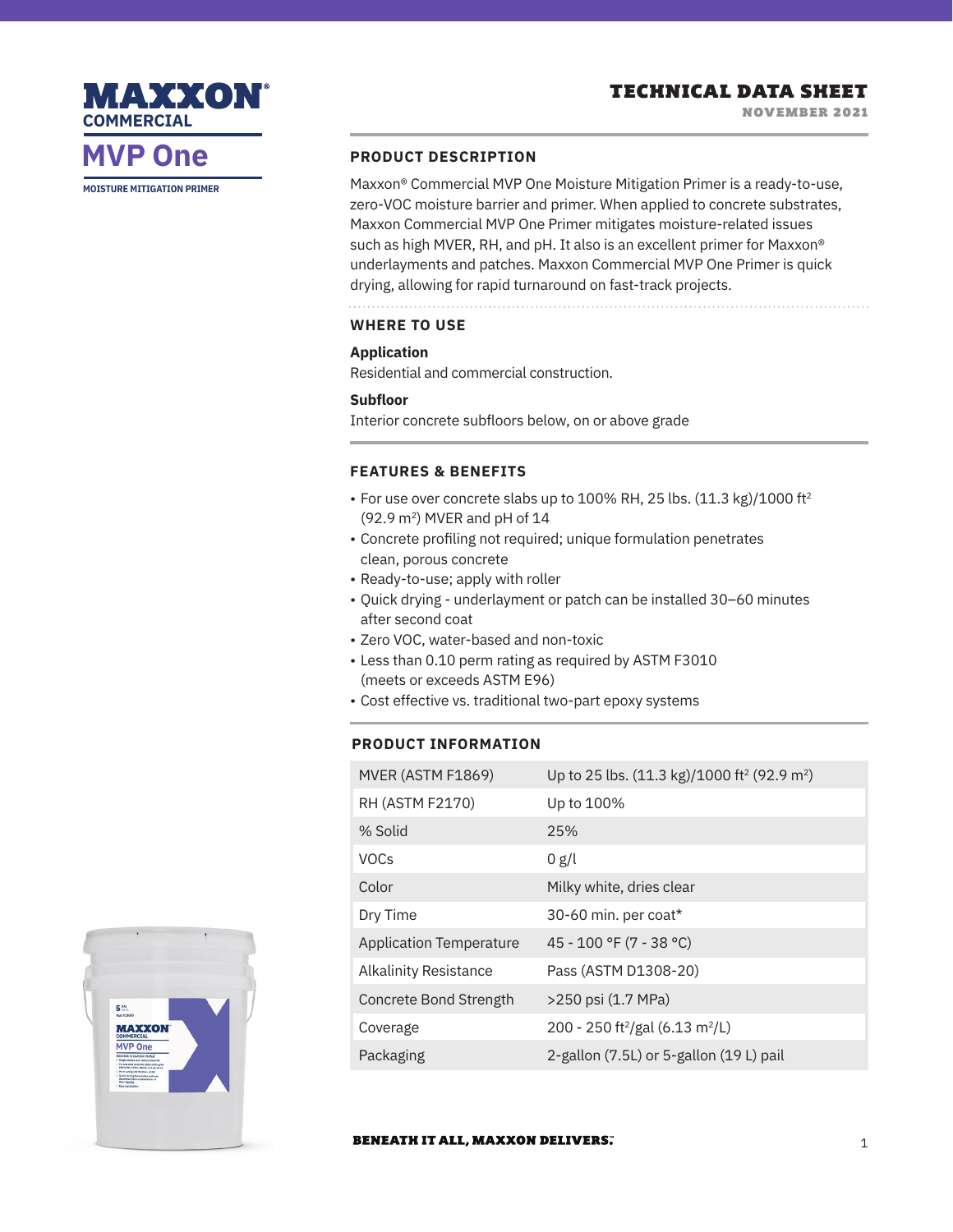NOVEMBER 2021



**MVP One**

**MOISTURE MITIGATION PRIMER**

### **INSTALLATION**

### *Concrete Subfloor Preparation*

Building interior and floor should be maintained between 45 °F (7 °C) and 100 °F (38 °C) for at least 24 hours prior to installation and until primer has dried. Turn off radiant heat systems 24 hours prior to and after installation.

Concrete surfaces must be absorbent, clean, dust-free, structurally sound and free of bond-breakers such as oil or grease, sealers or other contaminants that could prevent proper adhesion of the product (see Limitations).

Concrete must comply with all industry standards, including, but not limited to, American Concrete Institute's (ACI) Guide to Durable Concrete. Soft or chalky material must be mechanically removed until hard substrate is exposed.

Perform a water droplet test as described in ASTM F3191 – Standard Practice for Field Determination of Substrate Water Absorption (Porosity) for Substrates to Receive Resilient Flooring. Perform test in a sufficient number of areas throughout the project to determine suitable porosity for application. If the substrate is non-porous, open pore structure of the surface and re-test.

Cracks in the existing concrete subfloor must be inspected by a professional structural engineer to determine if the crack is static or dynamic. Repair all existing cracks in old and new concrete to minimize and control the floor underlayment. Note that repairing existing cracks in the concrete subfloor only subdues but does not completely prevent their ability to telegraph through floor underlayment.

### **Tools**

- Tape measure
- Marking tape or chalk
- Stir stick
- 3/8" (10 mm) nap roller
- Paint tray
- Plastic bristle broom

### *Application*

Maxxon Commercial MVP One Primer is installed in a 2-coat application method to ensure adequate and uniform coverage of the concrete substrate. A gallon will typically cover 250 ft<sup>2</sup> (23.2 m<sup>2</sup>) in 2 coats. A 2 gallon bucket will cover 500 ft<sup>2</sup> (46.5 m<sup>2</sup>) and a 5 gallon bucket will cover 1,250 ft<sup>2</sup> (116.1 m<sup>2</sup>).

Mark off the installation in 500 ft<sup>2</sup> (46.5 m<sup>2</sup>) or 1,250 ft<sup>2</sup> (116.1 m<sup>2</sup>) sections depending on unit size to ensure proper coverage.

Maxxon Commercial MVP One Primer is ready-to-use. Hand mix with a stir stick; do not use high-speed mixing methods.

Cracks (not control joints) should be cleaned. Brush Maxxon Commercial MVP One into the crack and let dry. Fill in crack with a cementitious patch.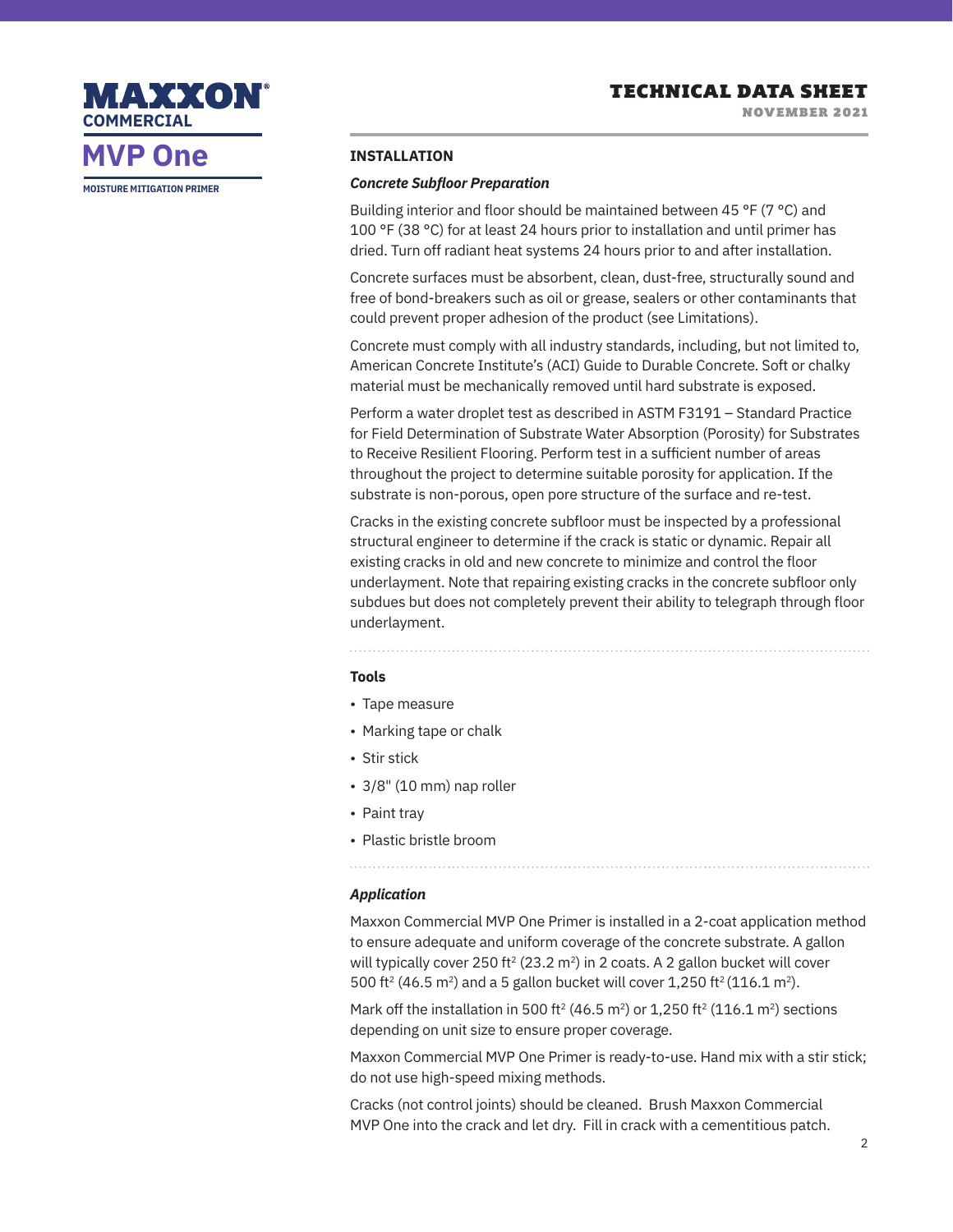## TECHNICAL DATA SHEET

NOVEMBER 2021

# MAXXON **COMMERCIAL**

# **MVP One**

**MOISTURE MITIGATION PRIMER**

### **INSTALLATION** *Continued*

Apply Maxxon Commercial MVP One Primer with a 3/8" (10 mm) nap roller at 250 ft<sup>2</sup>/gal (6.13 m<sup>2</sup>/L), areas profiled beyond a CSP 3 may require additional material. Do not pour material directly on subfloor; utilize a plastic paint tray or dip roller directly into bucket. Do not allow product to puddle and if necessary, utilize a plastic bristle broom to scrub material into substrate. Do not apply to rejection as this will increase dry time.

Apply first coat in a singular direction and allow to dry 30-60 minutes or until completely dry to the touch. Then apply second coat in a perpendicular direction (cross hatch) to the first coat. Allow second coat to dry to touch or approximately 30-60 minutes.

### **LIMITATIONS**

For questions regarding these limitations or for applications other than those described herein, contact Maxxon Corporation at (800) 238-8461.

- 1. For interior use only.
- 2. Do not dilute product.
- 3. Do not allow the product to freeze.
- 4. Do not use if ambient and/or concrete surface temperatures are below 45 °F (7 °C) or above 100 °F (38 °C).
- 5. For on or below grade applications, contact Maxxon Corporation.
- 6. It is the responsibility of the general contractor to complete moisture testing before underlayment is installed. If testing is necessary, use the methods specified by the flooring manufacturer, typically ASTM F710. If the MVER exceeds 5 lbs.  $(2.3 \text{ kg})/1,000 \text{ ft}^2 (92.9 \text{ m}^2)/24$  hours or an RH greater than 80%, treat the concrete subfloor with Maxxon Commercial MVP One Primer. If the flooring manufacturer specifies more stringent moisture limitations or practices, they must be followed. Contact Maxxon Corporation for further information.
- 7. If desired, construct a mock-up to verify compatibility with finished flooring.
- 8. For use over subfloors containing asbestos, contact Maxxon Corporation.
- 9. Do not clean the subfloor with oil-based or silicone-based sweeping compounds. These compounds leave a film on the subfloor surface that will interfere with bond development. Instead, use a vacuum with a HEPA filter to clean the subfloor.
- 10. For applications where organic adhesives, asphalt, coal-tar based adhesives and other oil-based contaminants are found, contact Maxxon for proper remediation methods.